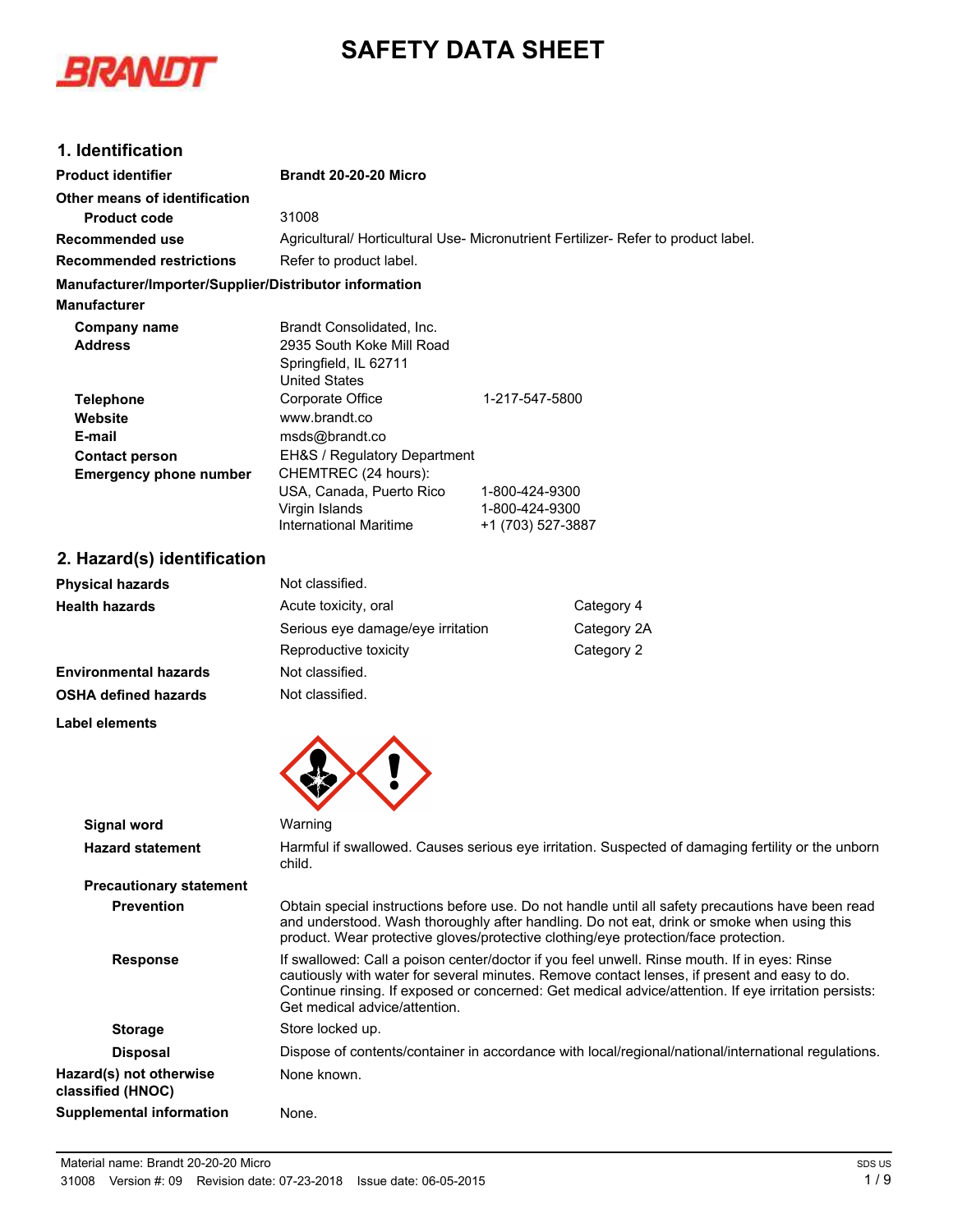# **3. Composition/information on ingredients**

#### **Mixtures**

| <b>Chemical name</b>                     | Common name and synonyms | <b>CAS number</b> | %           |
|------------------------------------------|--------------------------|-------------------|-------------|
| Potassium Nitrate                        |                          | 7757-79-1         | $40 - 50*$  |
| Urea                                     |                          | $57-13-6$         | $20 - 530*$ |
| Mono potassium phosphate (MKP)           |                          | 7778-77-0         | $3 - 5^*$   |
| EDTA, Disodium Copper(II) Salt           |                          | 14025-15-1        | $< 1$ *     |
| Manganese EDTA, disodium salt            |                          | 15375-84-5        | $< 1$ *     |
| Disodium Octaborate Tetrahydrate         |                          | 12008-41-2        | $< 0.2*$    |
| Other components below reportable levels |                          |                   | $30 - 540$  |

\*Designates that a specific chemical identity and/or percentage of composition has been withheld as a trade secret.

### **4. First-aid measures**

| <b>Inhalation</b>                                                            | Move to fresh air. Call a physician if symptoms develop or persist.                                                                                                                                                                                                                                                |
|------------------------------------------------------------------------------|--------------------------------------------------------------------------------------------------------------------------------------------------------------------------------------------------------------------------------------------------------------------------------------------------------------------|
| <b>Skin contact</b>                                                          | Wash off with soap and water. Get medical attention if irritation develops and persists.                                                                                                                                                                                                                           |
| Eye contact                                                                  | Do not rub eyes. Immediately flush eyes with plenty of water for at least 15 minutes. Remove<br>contact lenses, if present and easy to do. Continue rinsing. Get medical attention if irritation<br>develops and persists.                                                                                         |
| Ingestion                                                                    | Rinse mouth. If vomiting occurs, keep head low so that stomach content doesn't get into the lungs.<br>Get medical advice/attention if you feel unwell.                                                                                                                                                             |
| <b>Most important</b><br>symptoms/effects, acute and<br>delayed              | Severe eye irritation. Symptoms may include stinging, tearing, redness, swelling, and blurred<br>vision. Dusts may irritate the respiratory tract, skin and eyes.                                                                                                                                                  |
| Indication of immediate<br>medical attention and special<br>treatment needed | Provide general supportive measures and treat symptomatically. Keep victim warm. Keep victim<br>under observation. Symptoms may be delayed.                                                                                                                                                                        |
| <b>General information</b>                                                   | IF exposed or concerned: Get medical advice/attention. If you feel unwell, seek medical advice<br>(show the label where possible). Ensure that medical personnel are aware of the material(s)<br>involved, and take precautions to protect themselves. Show this safety data sheet to the doctor in<br>attendance. |
| 5. Fire-fighting measures                                                    |                                                                                                                                                                                                                                                                                                                    |
| Suitable extinguishing media                                                 | Water fog. Foam. Dry chemical powder. Carbon dioxide (CO2).                                                                                                                                                                                                                                                        |

| <b>Panapie extinguishing incuid</b>                              | <b>Tract Tog. Toans Dry chemical powder. Oarbon dioxide (OOZ).</b>                            |
|------------------------------------------------------------------|-----------------------------------------------------------------------------------------------|
| Unsuitable extinguishing<br>media                                | Do not use water jet as an extinguisher, as this will spread the fire.                        |
| Specific hazards arising from<br>the chemical                    | During fire, gases hazardous to health may be formed.                                         |
| Special protective equipment<br>and precautions for firefighters | Self-contained breathing apparatus and full protective clothing must be worn in case of fire. |
| Fire fighting<br>equipment/instructions                          | Use water spray to cool unopened containers.                                                  |
| <b>Specific methods</b>                                          | Use standard firefighting procedures and consider the hazards of other involved materials.    |
| <b>General fire hazards</b>                                      | No unusual fire or explosion hazards noted.                                                   |
|                                                                  |                                                                                               |

## **6. Accidental release measures**

Keep unnecessary personnel away. Keep people away from and upwind of spill/leak. Wear appropriate protective equipment and clothing during clean-up. Use a NIOSH/MSHA approved respirator if there is a risk of exposure to dust/fume at levels exceeding the exposure limits. Do not touch damaged containers or spilled material unless wearing appropriate protective clothing. Ensure adequate ventilation. Local authorities should be advised if significant spillages cannot be contained. For personal protection, see section 8 of the SDS. **Personal precautions, protective equipment and emergency procedures**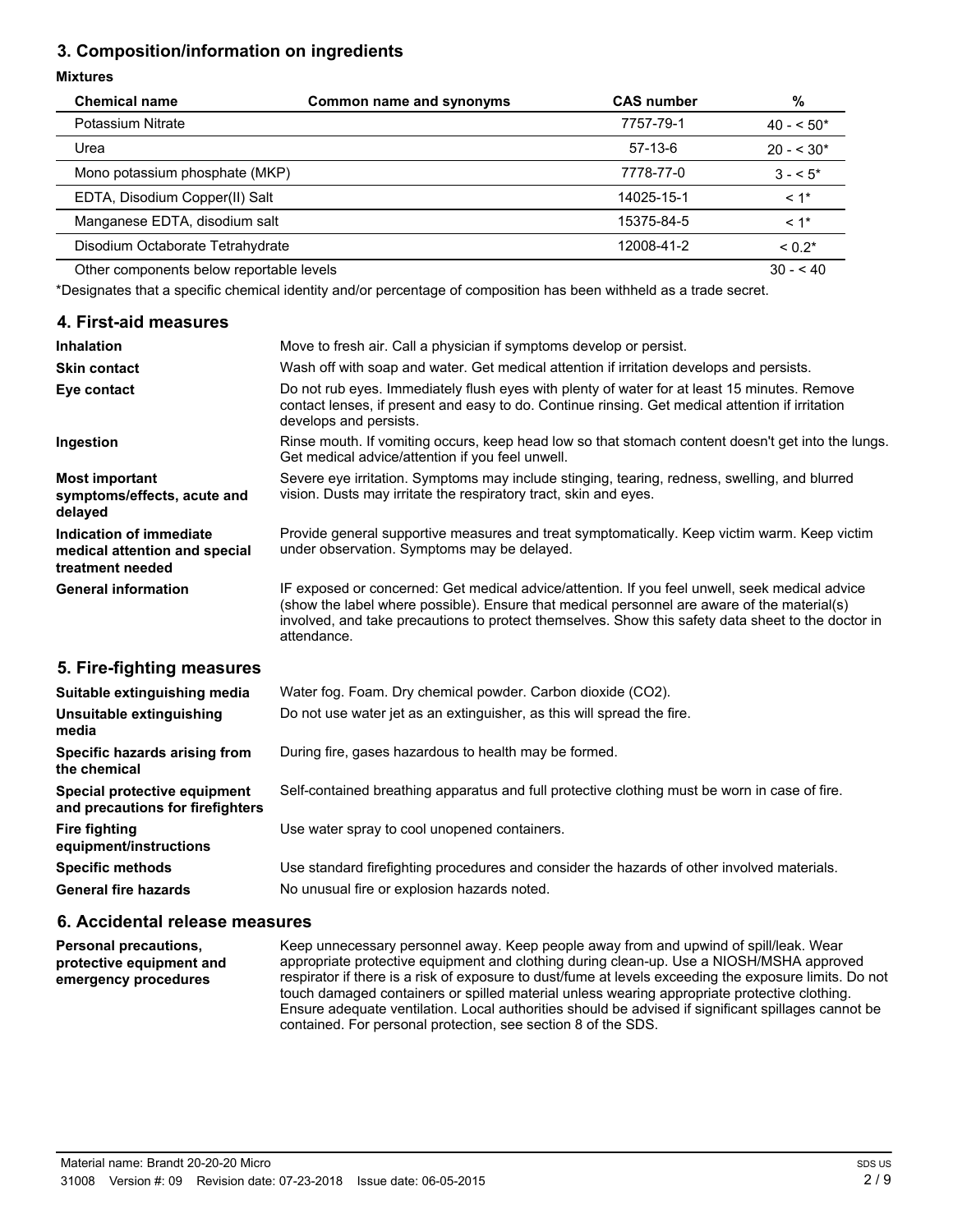| Methods and materials for<br>containment and cleaning up        | Avoid the generation of dusts during clean-up. Collect dust using a vacuum cleaner equipped with<br>HEPA filter. Stop the flow of material, if this is without risk.                                                                                                                                                                                                                                                                                                                                                                                                                                                        |
|-----------------------------------------------------------------|-----------------------------------------------------------------------------------------------------------------------------------------------------------------------------------------------------------------------------------------------------------------------------------------------------------------------------------------------------------------------------------------------------------------------------------------------------------------------------------------------------------------------------------------------------------------------------------------------------------------------------|
|                                                                 | Large Spills: Wet down with water and dike for later disposal. Shovel the material into waste<br>container. Absorb in vermiculite, dry sand or earth and place into containers. Following product<br>recovery, flush area with water.                                                                                                                                                                                                                                                                                                                                                                                       |
|                                                                 | Small Spills: Sweep up or vacuum up spillage and collect in suitable container for disposal. Wipe<br>up with absorbent material (e.g. cloth, fleece). Clean surface thoroughly to remove residual<br>contamination.                                                                                                                                                                                                                                                                                                                                                                                                         |
| <b>Environmental precautions</b>                                | Never return spills to original containers for re-use. For waste disposal, see section 13 of the SDS.<br>Avoid discharge into drains, water courses or onto the ground.                                                                                                                                                                                                                                                                                                                                                                                                                                                     |
| 7. Handling and storage                                         |                                                                                                                                                                                                                                                                                                                                                                                                                                                                                                                                                                                                                             |
| <b>Precautions for safe handling</b>                            | Obtain special instructions before use. Do not handle until all safety precautions have been read<br>and understood. Minimize dust generation and accumulation. Provide appropriate exhaust<br>ventilation at places where dust is formed. Do not taste or swallow. Avoid contact with eyes. Avoid<br>prolonged exposure. When using, do not eat, drink or smoke. Pregnant or breastfeeding women<br>must not handle this product. Should be handled in closed systems, if possible. Wear appropriate<br>personal protective equipment. Wash hands thoroughly after handling. Observe good industrial<br>hygiene practices. |
| Conditions for safe storage,<br>including any incompatibilities | Store locked up. Store in original tightly closed container. Store in a well-ventilated place. Store<br>away from incompatible materials (see Section 10 of the SDS).                                                                                                                                                                                                                                                                                                                                                                                                                                                       |

#### **8. Exposure controls/personal protection**

#### **Occupational exposure limits**

#### **US. OSHA Table Z-1 Limits for Air Contaminants (29 CFR 1910.1000)**

| <b>Components</b>                                       | Type                                                          | Value          |                     |
|---------------------------------------------------------|---------------------------------------------------------------|----------------|---------------------|
| Manganese EDTA,<br>disodium salt (CAS<br>15375-84-5)    | Ceiling                                                       | $5$ mg/m $3$   |                     |
| <b>US. ACGIH Threshold Limit Values</b>                 |                                                               |                |                     |
| <b>Components</b>                                       | Type                                                          | Value          | Form                |
| Disodium Octaborate<br>Tetrahydrate (CAS<br>12008-41-2) | <b>STEL</b>                                                   | $6$ mg/m $3$   | Inhalable fraction. |
|                                                         | <b>TWA</b>                                                    | $2$ mg/m $3$   | Inhalable fraction. |
| EDTA, Disodium Copper(II)<br>Salt (CAS 14025-15-1)      | TWA                                                           | 1 mg/m $3$     | Dust and mist.      |
|                                                         |                                                               | $0.2$ mg/m $3$ | Fume.               |
| US. NIOSH: Pocket Guide to Chemical Hazards             |                                                               |                |                     |
| <b>Components</b>                                       | <b>Type</b>                                                   | Value          | Form                |
| EDTA, Disodium Copper(II)<br>Salt (CAS 14025-15-1)      | <b>TWA</b>                                                    | 1 $mg/m3$      | Dust and mist.      |
| Manganese EDTA,<br>disodium salt (CAS<br>15375-84-5)    | <b>STEL</b>                                                   | $3$ mg/m $3$   | Fume.               |
|                                                         | <b>TWA</b>                                                    | 1 mg/m $3$     | Fume.               |
|                                                         | US. AIHA Workplace Environmental Exposure Level (WEEL) Guides |                |                     |
| <b>Components</b>                                       | <b>Type</b>                                                   | Value          | <b>Form</b>         |
| Urea (CAS 57-13-6)                                      | <b>TWA</b>                                                    | $10$ mg/m $3$  | Total particulate.  |
| <b>Biological limit values</b>                          | No biological exposure limits noted for the ingredient(s).    |                |                     |

Good general ventilation (typically 10 air changes per hour) should be used. Ventilation rates should be matched to conditions. If applicable, use process enclosures, local exhaust ventilation, or other engineering controls to maintain airborne levels below recommended exposure limits. If exposure limits have not been established, maintain airborne levels to an acceptable level. If engineering measures are not sufficient to maintain concentrations of dust particulates below the Occupational Exposure Limit (OEL), suitable respiratory protection must be worn. If material is ground, cut, or used in any operation which may generate dusts, use appropriate local exhaust ventilation to keep exposures below the recommended exposure limits. Provide eyewash station. **Appropriate engineering controls**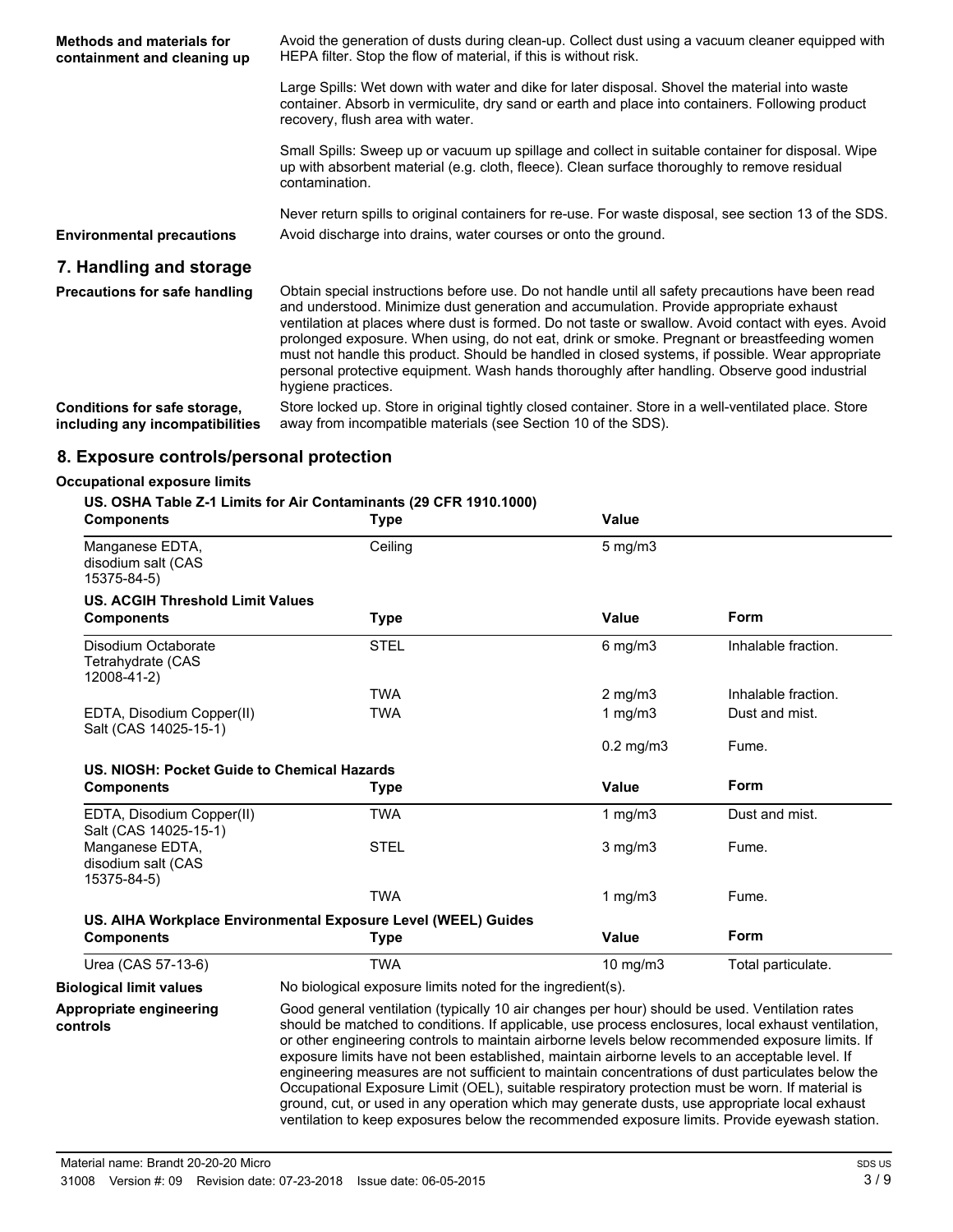#### **Individual protection measures, such as personal protective equipment Eye/face protection** Chemical respirator with organic vapor cartridge, full facepiece, dust and mist filter. **Skin protection** Wear appropriate chemical resistant gloves. Suitable gloves can be recommended by the glove supplier. **Hand protection Other** Wear suitable protective clothing. Use of an impervious apron is recommended. Use a NIOSH/MSHA approved respirator if there is a risk of exposure to dust/fume at levels exceeding the exposure limits. Chemical respirator with organic vapor cartridge, full facepiece, dust and mist filter. **Respiratory protection Thermal hazards** Wear appropriate thermal protective clothing, when necessary. Observe any medical surveillance requirements. Keep away from food and drink. Always observe good personal hygiene measures, such as washing after handling the material and before eating, drinking, and/or smoking. Routinely wash work clothing and protective equipment to remove contaminants. **General hygiene considerations**

### **9. Physical and chemical properties**

| Appearance                                        | Powder.        |
|---------------------------------------------------|----------------|
| Physical state                                    | Solid.         |
| Form                                              | Powder.        |
| Color                                             | Light blue     |
| Odor                                              | None.          |
| Odor threshold                                    | Not available. |
| рH                                                | Not available. |
| Melting point/freezing point                      | Not available. |
| Initial boiling point and boiling<br>range        | Not available. |
| <b>Flash point</b>                                | Not available. |
| <b>Evaporation rate</b>                           | Not available. |
| <b>Flammability (solid, gas)</b>                  | Not available. |
| Upper/lower flammability or explosive limits      |                |
| <b>Flammability limit - lower</b><br>(%)          | Not available. |
| <b>Flammability limit - upper</b><br>(%)          | Not available. |
| Explosive limit - lower (%)                       | Not available. |
| Explosive limit - upper (%)                       | Not available. |
| Vapor pressure                                    | Not available. |
| <b>Vapor density</b>                              | Not available. |
| <b>Relative density</b>                           | Not available. |
| Solubility(ies)                                   |                |
| Solubility (water)                                | soluble        |
| <b>Partition coefficient</b><br>(n-octanol/water) | Not available. |
| <b>Auto-ignition temperature</b>                  | Not available. |
| <b>Decomposition temperature</b>                  | Not available. |
| <b>Viscosity</b>                                  | Not available. |
| <b>Other information</b>                          |                |
| <b>Explosive properties</b>                       | Not explosive. |
| <b>Oxidizing properties</b>                       | Not oxidizing. |
|                                                   |                |

## **10. Stability and reactivity**

**Reactivity** The product is stable and non-reactive under normal conditions of use, storage and transport. **Chemical stability** Material is stable under normal conditions.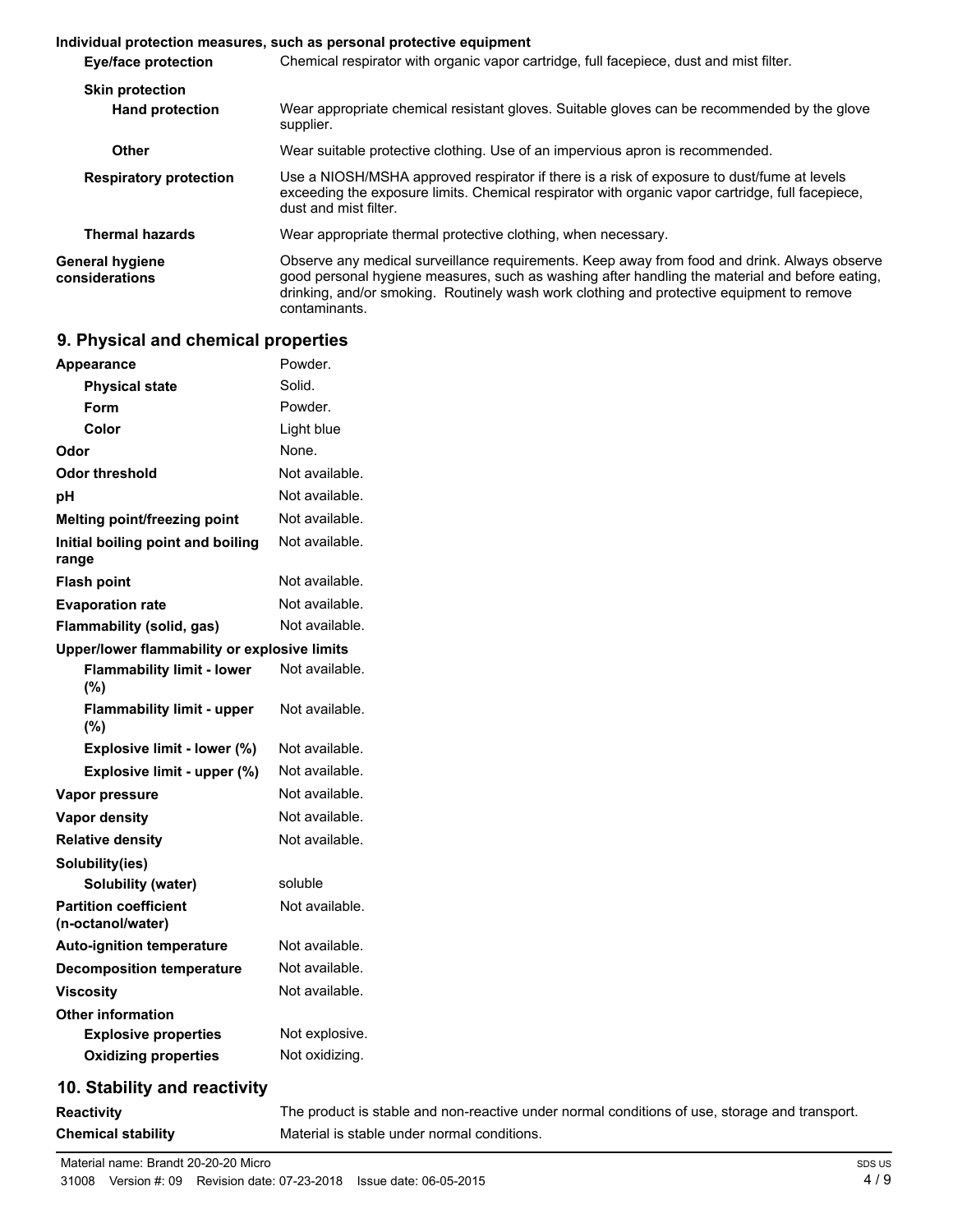| <b>Possibility of hazardous</b><br>reactions | No dangerous reaction known under conditions of normal use. |
|----------------------------------------------|-------------------------------------------------------------|
| <b>Conditions to avoid</b>                   | Contact with incompatible materials.                        |
| Incompatible materials                       | Strong oxidizing agents.                                    |
| <b>Hazardous decomposition</b><br>products   | No hazardous decomposition products are known.              |

# **11. Toxicological information**

## **Information on likely routes of exposure**

| <b>Inhalation</b>                                                                     | Dust may irritate respiratory system. Prolonged inhalation may be harmful.                                                                                        |
|---------------------------------------------------------------------------------------|-------------------------------------------------------------------------------------------------------------------------------------------------------------------|
| <b>Skin contact</b>                                                                   | Dust or powder may irritate the skin.                                                                                                                             |
| Eye contact                                                                           | Causes serious eve irritation.                                                                                                                                    |
| Ingestion                                                                             | Harmful if swallowed.                                                                                                                                             |
| Symptoms related to the<br>physical, chemical and<br>toxicological<br>characteristics | Severe eye irritation. Symptoms may include stinging, tearing, redness, swelling, and blurred<br>vision. Dusts may irritate the respiratory tract, skin and eyes. |

### **Information on toxicological effects**

| <b>Acute toxicity</b>                             | Harmful if swallowed. |                       |
|---------------------------------------------------|-----------------------|-----------------------|
| <b>Product</b>                                    | <b>Species</b>        | <b>Test Results</b>   |
| Brandt 20-20-20 Micro                             |                       |                       |
| <b>Acute</b>                                      |                       |                       |
| Inhalation                                        |                       |                       |
| LD50                                              | Rat                   | 1979 mg/l estimated   |
| Oral                                              |                       |                       |
| LD50                                              | Mouse                 | 44739 mg/kg estimated |
|                                                   | Rabbit                | 2880 mg/kg estimated  |
|                                                   | Rat                   | 26215 mg/kg estimated |
| <b>Components</b>                                 | <b>Species</b>        | <b>Test Results</b>   |
| Disodium Octaborate Tetrahydrate (CAS 12008-41-2) |                       |                       |
| <b>Acute</b>                                      |                       |                       |
| <b>Dermal</b>                                     |                       |                       |
| LD50                                              | Rabbit                | > 2000 mg/kg          |
| Oral                                              |                       |                       |
| LD50                                              | Guinea pig            | 5300 mg/kg            |
|                                                   | Rat                   | 2550 mg/kg            |
|                                                   |                       | $2$ g/kg              |
| Mono potassium phosphate (MKP) (CAS 7778-77-0)    |                       |                       |
| <b>Acute</b>                                      |                       |                       |
| Oral                                              |                       |                       |
| LD50                                              | Mouse                 | 1700 mg/kg            |
| Potassium Nitrate (CAS 7757-79-1)                 |                       |                       |
| <b>Acute</b>                                      |                       |                       |
| Oral                                              |                       |                       |
| LD50                                              | Rabbit                | 1166 mg/kg            |
| Urea (CAS 57-13-6)                                |                       |                       |
| <b>Acute</b>                                      |                       |                       |
| Oral                                              |                       |                       |
| LD50                                              | Rat                   | 8471 mg/kg            |
|                                                   | Sheep                 | 28500 mg/kg           |
|                                                   |                       |                       |

\* Estimates for product may be based on additional component data not shown.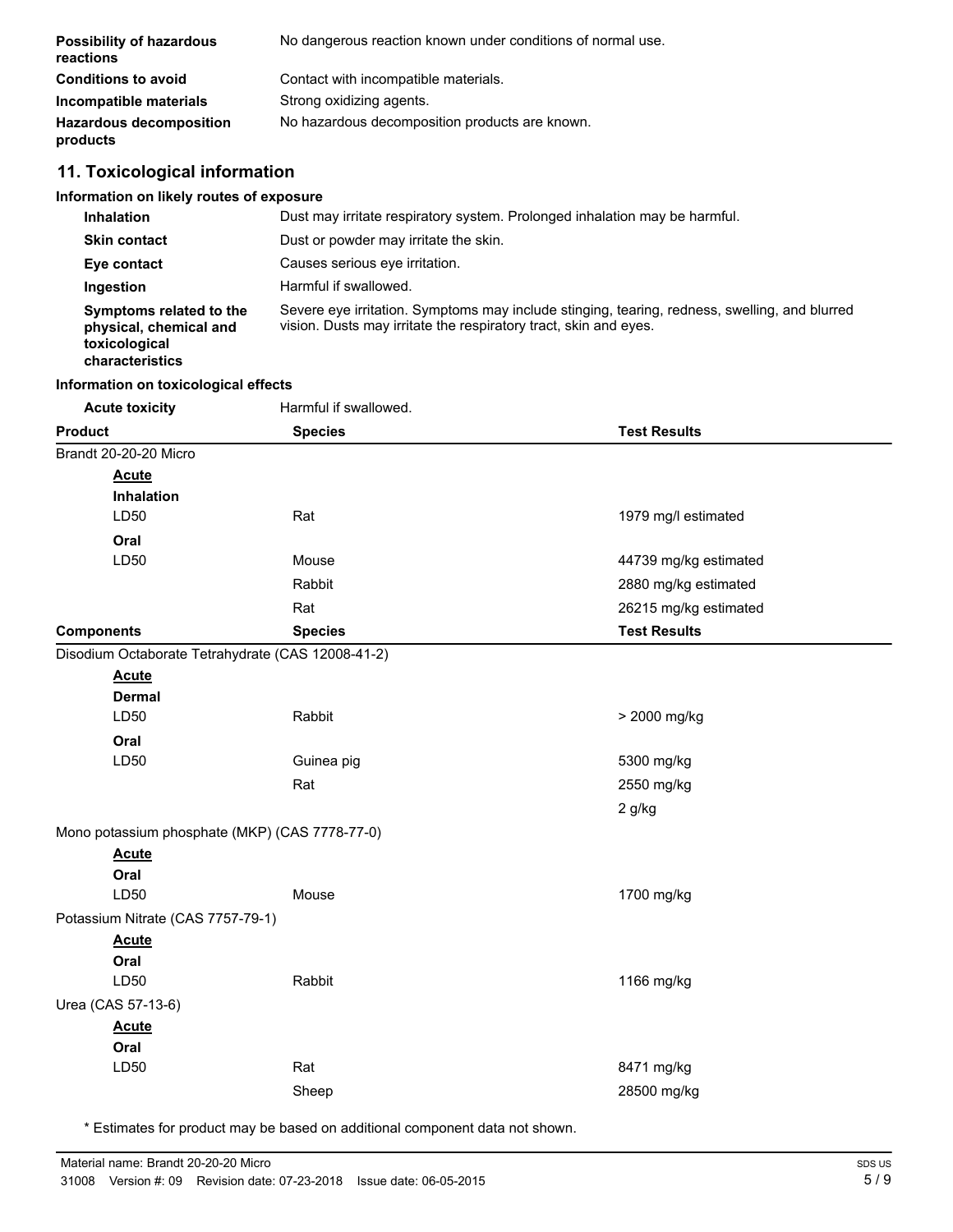| <b>Skin corrosion/irritation</b>                         | Prolonged skin contact may cause temporary irritation.                                                              |
|----------------------------------------------------------|---------------------------------------------------------------------------------------------------------------------|
| Serious eye damage/eye<br>irritation                     | Causes serious eye irritation.                                                                                      |
| Respiratory or skin sensitization                        |                                                                                                                     |
| <b>Respiratory sensitization</b>                         | Not a respiratory sensitizer.                                                                                       |
| <b>Skin sensitization</b>                                | This product is not expected to cause skin sensitization.                                                           |
| Germ cell mutagenicity                                   | No data available to indicate product or any components present at greater than 0.1% are<br>mutagenic or genotoxic. |
| Carcinogenicity                                          | This product is not considered to be a carcinogen by IARC, ACGIH, NTP, or OSHA.                                     |
|                                                          | <b>IARC Monographs. Overall Evaluation of Carcinogenicity</b>                                                       |
| Not listed.                                              | OSHA Specifically Regulated Substances (29 CFR 1910.1001-1050)                                                      |
| Not regulated.                                           |                                                                                                                     |
|                                                          | US. National Toxicology Program (NTP) Report on Carcinogens                                                         |
| Not listed.                                              |                                                                                                                     |
| <b>Reproductive toxicity</b>                             | Suspected of damaging fertility or the unborn child.                                                                |
| Specific target organ<br>toxicity - single exposure      | Not classified.                                                                                                     |
| Specific target organ<br>toxicity - repeated<br>exposure | Not classified.                                                                                                     |
| <b>Aspiration hazard</b>                                 | Not an aspiration hazard.                                                                                           |
| <b>Chronic effects</b>                                   | Prolonged inhalation may be harmful.                                                                                |
|                                                          |                                                                                                                     |

# **12. Ecological information**

**Ecotoxicity**

The product is not classified as environmentally hazardous. However, this does not exclude the possibility that large or frequent spills can have a harmful or damaging effect on the environment.

| <b>Product</b>                                    |             | <b>Species</b>                        | <b>Test Results</b>                |
|---------------------------------------------------|-------------|---------------------------------------|------------------------------------|
| Brandt 20-20-20 Micro                             |             |                                       |                                    |
| <b>Aquatic</b>                                    |             |                                       |                                    |
| Acute                                             |             |                                       |                                    |
| Crustacea                                         | <b>EC50</b> | Daphnia                               | 20000 mg/l, 48 hours estimated     |
| Fish                                              | <b>LC50</b> | <b>Fish</b>                           | 2000.0002 mg/l, 96 hours estimated |
| <b>Components</b>                                 |             | <b>Species</b>                        | <b>Test Results</b>                |
| Disodium Octaborate Tetrahydrate (CAS 12008-41-2) |             |                                       |                                    |
| <b>Aquatic</b>                                    |             |                                       |                                    |
| Acute                                             |             |                                       |                                    |
| Crustacea                                         | LC50        | Daphnia magna                         | 619 mg/l                           |
| Fish                                              | LC50        | Pimephales promelas                   | 370 mg/l                           |
| EDTA, Disodium Copper(II) Salt (CAS 14025-15-1)   |             |                                       |                                    |
| <b>Aquatic</b>                                    |             |                                       |                                    |
| Fish                                              | <b>LC50</b> | Channel catfish (Ictalurus punctatus) | 838 mg/l, 96 hours                 |
| Potassium Nitrate (CAS 7757-79-1)                 |             |                                       |                                    |
| <b>Aquatic</b>                                    |             |                                       |                                    |
| Fish                                              | LC50        | Bluegill (Lepomis macrochirus)        | 1200 mg/l, 96 hours                |
| Acute                                             |             |                                       |                                    |
| Fish                                              | <b>LC50</b> | <b>Fish</b>                           | 1378 - 3000 mg/l                   |
| Urea (CAS 57-13-6)                                |             |                                       |                                    |
| <b>Aquatic</b>                                    |             |                                       |                                    |
| Crustacea                                         | <b>EC50</b> | Water flea (Daphnia magna)            | 3910 mg/l, 48 hours                |
| Fish                                              | <b>LC50</b> | Carp (Leuciscus idus melanotus)       | > 10000 mg/l, 48 hours             |
|                                                   |             | Guppy (Poecilia reticulata)           | 16200 - 18300 mg/l, 96 hours       |
|                                                   |             |                                       |                                    |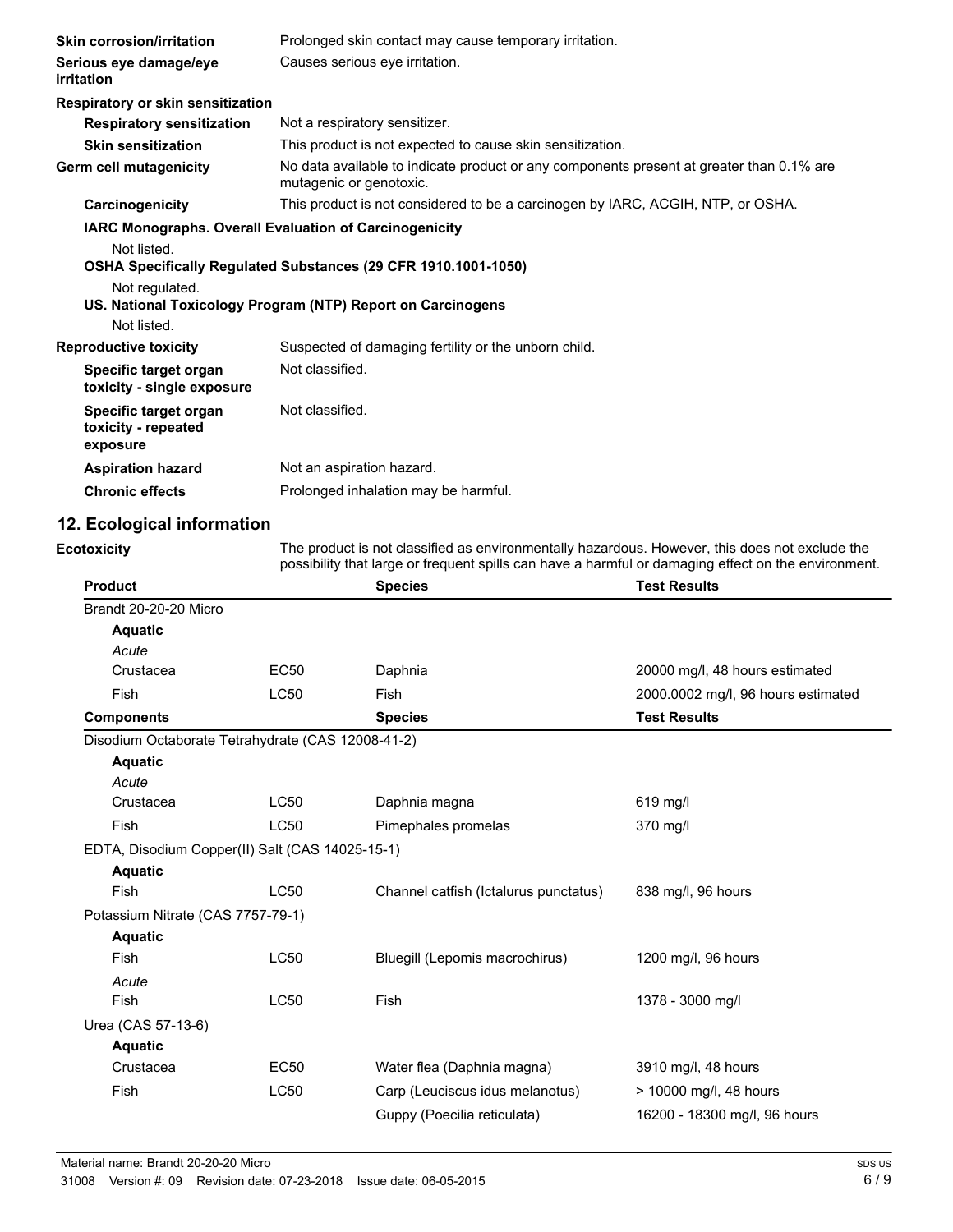| <b>Components</b>                                         | <b>Species</b>                                                                                                                                                                                                         |                                                        | <b>Test Results</b>      |  |  |  |
|-----------------------------------------------------------|------------------------------------------------------------------------------------------------------------------------------------------------------------------------------------------------------------------------|--------------------------------------------------------|--------------------------|--|--|--|
|                                                           | heteromorpha)                                                                                                                                                                                                          | Harlequinfish, red rasbora (Rasbora                    | 12000 mg/l, 96 hours     |  |  |  |
|                                                           | mossambica)                                                                                                                                                                                                            | Mozambique tilapia (Tilapia                            | 590 - 730 mg/l, 96 hours |  |  |  |
|                                                           | * Estimates for product may be based on additional component data not shown.                                                                                                                                           |                                                        |                          |  |  |  |
| Persistence and degradability                             | No data is available on the degradability of this product.                                                                                                                                                             |                                                        |                          |  |  |  |
| <b>Bioaccumulative potential</b>                          |                                                                                                                                                                                                                        |                                                        |                          |  |  |  |
| Partition coefficient n-octanol / water (log Kow)<br>Urea |                                                                                                                                                                                                                        | $-2.11$                                                |                          |  |  |  |
| <b>Mobility in soil</b>                                   | No data available.                                                                                                                                                                                                     |                                                        |                          |  |  |  |
| Other adverse effects                                     | No other adverse environmental effects (e.g. ozone depletion, photochemical ozone creation<br>potential, endocrine disruption, global warming potential) are expected from this component.                             |                                                        |                          |  |  |  |
| 13. Disposal considerations                               |                                                                                                                                                                                                                        |                                                        |                          |  |  |  |
| <b>Disposal instructions</b>                              | Collect and reclaim or dispose in sealed containers at licensed waste disposal site. Dispose of<br>contents/container in accordance with local/regional/national/international regulations.                            |                                                        |                          |  |  |  |
| <b>Local disposal regulations</b>                         |                                                                                                                                                                                                                        | Dispose in accordance with all applicable regulations. |                          |  |  |  |
| Hazardous waste code                                      | The waste code should be assigned in discussion between the user, the producer and the waste<br>disposal company.                                                                                                      |                                                        |                          |  |  |  |
| Waste from residues / unused<br>products                  | Dispose of in accordance with local regulations. Empty containers or liners may retain some<br>product residues. This material and its container must be disposed of in a safe manner (see:<br>Disposal instructions). |                                                        |                          |  |  |  |
| <b>Contaminated packaging</b>                             | Since emptied containers may retain product residue, follow label warnings even after container is<br>emptied. Empty containers should be taken to an approved waste handling site for recycling or<br>disposal.       |                                                        |                          |  |  |  |
| 14. Transport information                                 |                                                                                                                                                                                                                        |                                                        |                          |  |  |  |
| <b>DOT</b>                                                |                                                                                                                                                                                                                        |                                                        |                          |  |  |  |
| Not regulated as dangerous goods.                         |                                                                                                                                                                                                                        |                                                        |                          |  |  |  |
| <b>IATA</b>                                               |                                                                                                                                                                                                                        |                                                        |                          |  |  |  |
| Not regulated as dangerous goods.                         |                                                                                                                                                                                                                        |                                                        |                          |  |  |  |
| <b>IMDG</b>                                               |                                                                                                                                                                                                                        |                                                        |                          |  |  |  |
| Not regulated as dangerous goods.                         |                                                                                                                                                                                                                        |                                                        |                          |  |  |  |
| 15. Regulatory information                                |                                                                                                                                                                                                                        |                                                        |                          |  |  |  |
| <b>US federal regulations</b>                             | This product is a "Hazardous Chemical" as defined by the OSHA Hazard Communication<br>Standard, 29 CFR 1910.1200.                                                                                                      |                                                        |                          |  |  |  |
|                                                           | TSCA Section 12(b) Export Notification (40 CFR 707, Subpt. D)                                                                                                                                                          |                                                        |                          |  |  |  |
| Not regulated.                                            |                                                                                                                                                                                                                        |                                                        |                          |  |  |  |
| <b>CERCLA Hazardous Substance List (40 CFR 302.4)</b>     |                                                                                                                                                                                                                        |                                                        |                          |  |  |  |
|                                                           | EDTA, Disodium Copper(II) Salt (CAS 14025-15-1)<br>Manganese EDTA, disodium salt (CAS 15375-84-5)                                                                                                                      | Listed.<br>Listed.                                     |                          |  |  |  |
| <b>SARA 304 Emergency release notification</b>            |                                                                                                                                                                                                                        |                                                        |                          |  |  |  |
| Not regulated.                                            |                                                                                                                                                                                                                        |                                                        |                          |  |  |  |
|                                                           | OSHA Specifically Regulated Substances (29 CFR 1910.1001-1050)                                                                                                                                                         |                                                        |                          |  |  |  |

Not regulated.

### **Superfund Amendments and Reauthorization Act of 1986 (SARA)**

| <b>Hazard categories</b>               | Immediate Hazard - Yes<br>Delayed Hazard - Yes |
|----------------------------------------|------------------------------------------------|
|                                        | Fire Hazard - No                               |
|                                        | Pressure Hazard - No                           |
|                                        | Reactivity Hazard - No                         |
| SARA 302 Extremely hazardous substance |                                                |

**SARA 302 Extremely hazardous substance**

Not listed.

#### **SARA 311/312 Hazardous** No **chemical**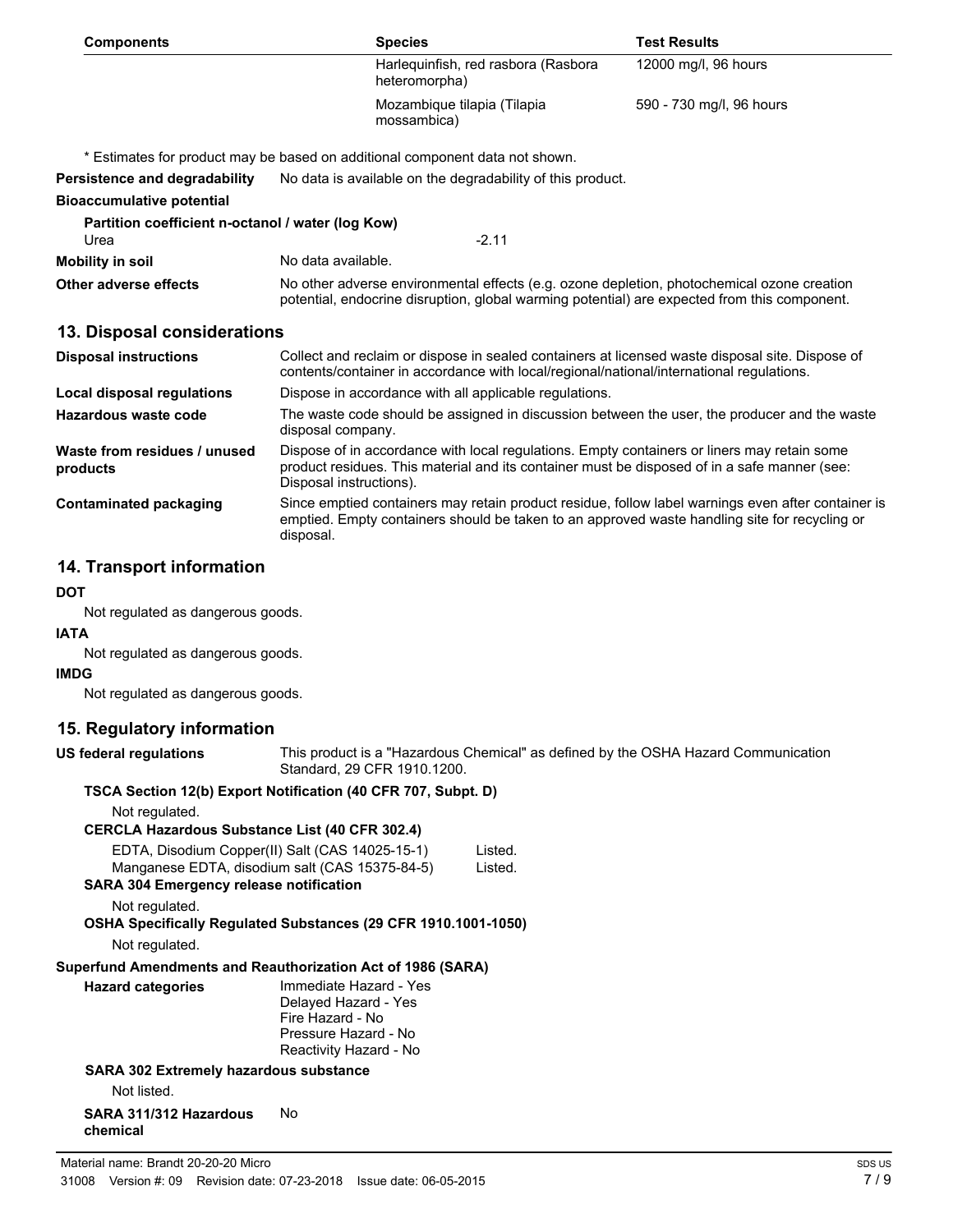| SARA 313 (TRI reporting)<br><b>Chemical name</b>           |                                                                                                                                                        | <b>CAS number</b> | % by wt.                                                                                                                |     |
|------------------------------------------------------------|--------------------------------------------------------------------------------------------------------------------------------------------------------|-------------------|-------------------------------------------------------------------------------------------------------------------------|-----|
| Potassium Nitrate                                          |                                                                                                                                                        | 7757-79-1         | $40 - 50$                                                                                                               |     |
| Other federal regulations                                  |                                                                                                                                                        |                   |                                                                                                                         |     |
|                                                            | Clean Air Act (CAA) Section 112 Hazardous Air Pollutants (HAPs) List                                                                                   |                   |                                                                                                                         |     |
|                                                            | Manganese EDTA, disodium salt (CAS 15375-84-5)<br>Clean Air Act (CAA) Section 112(r) Accidental Release Prevention (40 CFR 68.130)                     |                   |                                                                                                                         |     |
| Not regulated.<br><b>Safe Drinking Water Act</b><br>(SDWA) | Not regulated.                                                                                                                                         |                   |                                                                                                                         |     |
| US state regulations                                       |                                                                                                                                                        |                   |                                                                                                                         |     |
|                                                            |                                                                                                                                                        |                   | US. California Controlled Substances. CA Department of Justice (California Health and Safety Code Section 11100)        |     |
| Not listed.                                                |                                                                                                                                                        |                   |                                                                                                                         |     |
| US. Massachusetts RTK - Substance List                     |                                                                                                                                                        |                   |                                                                                                                         |     |
| Potassium Nitrate (CAS 7757-79-1)                          |                                                                                                                                                        |                   |                                                                                                                         |     |
|                                                            | US. New Jersey Worker and Community Right-to-Know Act                                                                                                  |                   |                                                                                                                         |     |
|                                                            | Disodium Octaborate Tetrahydrate (CAS 12008-41-2)<br>EDTA, Disodium Copper(II) Salt (CAS 14025-15-1)<br>Manganese EDTA, disodium salt (CAS 15375-84-5) |                   |                                                                                                                         |     |
| Potassium Nitrate (CAS 7757-79-1)                          | US. Pennsylvania Worker and Community Right-to-Know Law                                                                                                |                   |                                                                                                                         |     |
| Potassium Nitrate (CAS 7757-79-1)                          |                                                                                                                                                        |                   |                                                                                                                         |     |
| US. Rhode Island RTK                                       |                                                                                                                                                        |                   |                                                                                                                         |     |
| Potassium Nitrate (CAS 7757-79-1)                          | EDTA, Disodium Copper(II) Salt (CAS 14025-15-1)<br>Manganese EDTA, disodium salt (CAS 15375-84-5)                                                      |                   |                                                                                                                         |     |
| <b>US. California Proposition 65</b>                       |                                                                                                                                                        |                   |                                                                                                                         |     |
| www.P65Warnings.ca.gov.                                    | California to cause cancer and birth defects or other reproductive harm. For more information go to                                                    |                   | WARNING: This product can expose you to chemicals including arsenic, cadmium, and lead, which are known to the State of |     |
| <b>International Inventories</b>                           |                                                                                                                                                        |                   |                                                                                                                         |     |
| Country(s) or region                                       | Inventory name                                                                                                                                         |                   | On inventory (yes/no)*                                                                                                  |     |
| Australia                                                  | Australian Inventory of Chemical Substances (AICS)                                                                                                     |                   |                                                                                                                         | Yes |
| Canada                                                     | Domestic Substances List (DSL)                                                                                                                         |                   |                                                                                                                         | Yes |
| Canada                                                     | Non-Domestic Substances List (NDSL)                                                                                                                    |                   |                                                                                                                         | No  |
| China                                                      | Inventory of Existing Chemical Substances in China (IECSC)                                                                                             |                   |                                                                                                                         | Yes |
| Europe                                                     | European Inventory of Existing Commercial Chemical<br>Substances (EINECS)                                                                              |                   |                                                                                                                         | Yes |
| Europe                                                     | European List of Notified Chemical Substances (ELINCS)                                                                                                 |                   |                                                                                                                         | No  |
| Japan                                                      | Inventory of Existing and New Chemical Substances (ENCS)                                                                                               |                   |                                                                                                                         | No  |
| Korea                                                      | Existing Chemicals List (ECL)                                                                                                                          |                   |                                                                                                                         | No  |
| New Zealand                                                | New Zealand Inventory                                                                                                                                  |                   |                                                                                                                         | Yes |
| Philippines                                                | Philippine Inventory of Chemicals and Chemical Substances<br>(PICCS)                                                                                   |                   |                                                                                                                         | No  |
| United States & Puerto Rico                                | Toxic Substances Control Act (TSCA) Inventory                                                                                                          |                   |                                                                                                                         | Yes |

\*A "Yes" indicates that all components of this product comply with the inventory requirements administered by the governing country(s) A "No" indicates that one or more components of the product are not listed or exempt from listing on the inventory administered by the governing country(s).

# **16. Other information, including date of preparation or last revision**

| <b>Issue date</b>    | 06-05-2015 |
|----------------------|------------|
| <b>Revision date</b> | 07-23-2018 |
| <b>Version #</b>     | 09         |